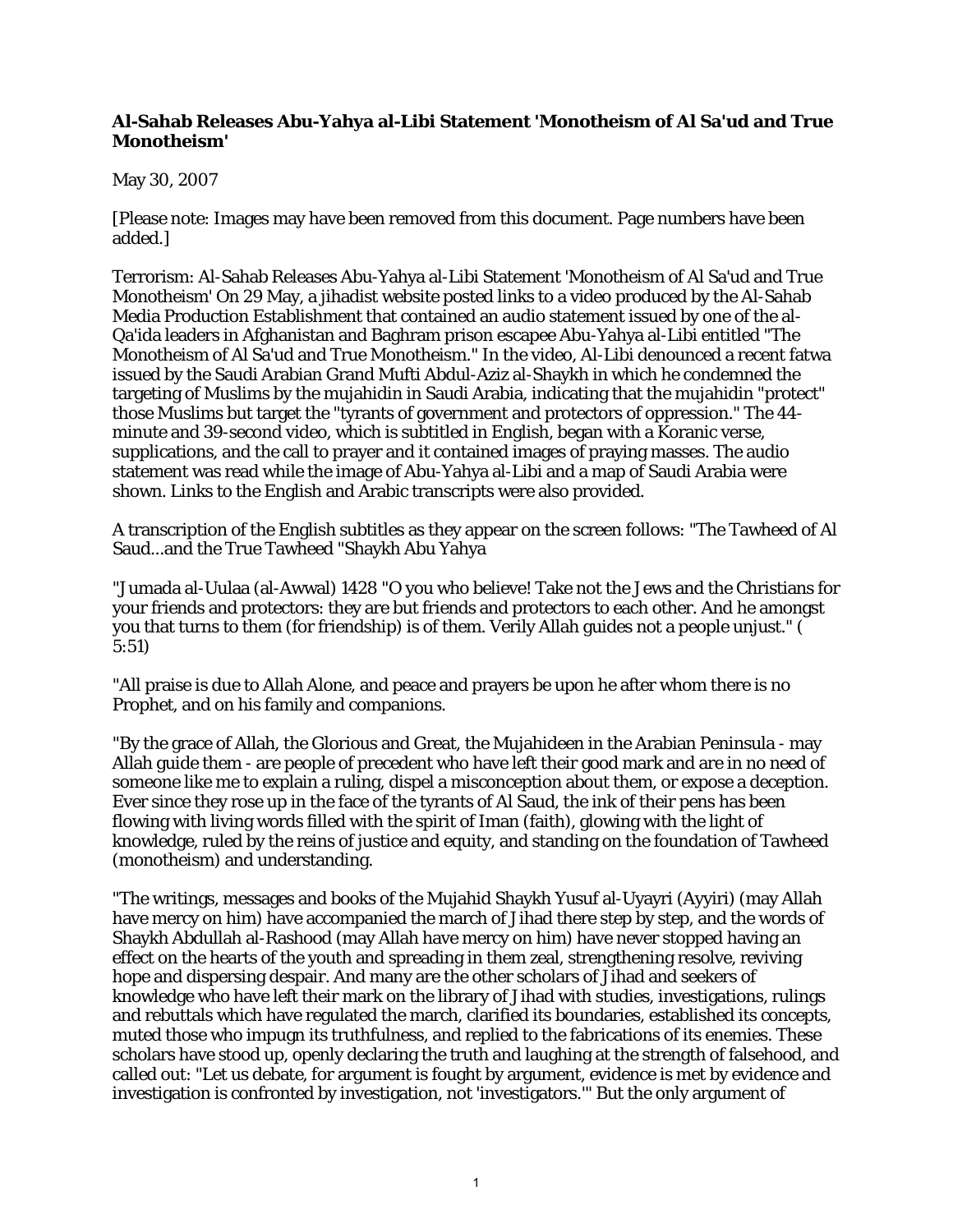bankrupt, fallen falsehood was to follow in the footsteps of their commander and teacher: "He said, 'If you take any god other than me, I will make you of the prisoners!'" (26:29)

"And today, the tyrants of Al Saud (Saudi Arabian royal family) have resumed the attack. Before the convening of the international conference for the support of Iraq, they wanted to offer a token which would show the earnestness of their attitude in combating what they call "terror", and show that they are still unwaveringly loyal to the covenant. So they waged their violent attack on the Mujahideen in the Arabian Peninsula, and to strengthen the attack, they motivated their information organs to blow and puff until it seemed to the listener that the defenseless people under arrest were the hordes of Genghis Khan which would have devoured everything and destroyed man and stone.

"And also, what we are accustomed to with the government of Al Saud is total information blackout and the burying of any news from which it might be understood - even if by analysis that there is a domestic opposition depriving their ruling regime of sleep. So why today - when conditions in the region are blazing - have they departed from their "wisdom" and rituals and gone out and boasted of their attack and inflated it and publicized it, until the Qibla of their rule, the White House, announced its praise of them and patted their shoulders in expression of its pleasure and gratitude at their actions?

"In spite of that, the tyrants of Al Saud didn't stop at this point and didn't suffice with this support, but headed in another direction in which they saw the propping up of their reign and strengthening of their back: i.e., procuring fatwas which aid what they perpetrate and support them in the deeds they commit, for the sleeper to sleep deeper, the confused to increase in confusion, the criminal to become more daring, the repressed Mujahid to increase in repression and rage, and the arrogant tyrant to become even more tyrannical. Thus, among the things which I came across recently was a fatwa published by the Mufti of their kingdom in connection with the attack waged by their security services against the youth of Jihad on the Peninsula in which dozens were arrested according to their information media. And when I saw the fallacies, rashness, misplacing of matters and misapplication of Aayaat (Koranic verses) and Ahadeeth (Hadith), it occurred to me to speak these words, as the fatwa in question put it, "To discharge the duty, free myself of responsibility, explain the truth, and out of honesty to Allah, His Book, His Messenger, and the leaders of the Muslims and their rank and file." I ask Allah, the Glorious and Great, to benefit with them their speaker, their listener and their distributor. Verily, He is the Hearer, the Knower.

"First: It is very obvious, from the terms repeated in the fatwa, that total reliance in describing the state of the "group" regarding which this fatwa was published was on the communique of the Interior Ministry, as the Mufti said at the outset, "This, and the communique released on the day of Jumu'ah, 10/4/1428 AH, by the Interior Ministry...etc." and repeated three or four times the phrase, "Among that which appeared in the communique..." It suffices to topple a fatwa that it relied in "verifying its reason" on a concocted communique released by the Interior Ministry headed by the Imam of the Imams of Kufr, "dean of the Arab interior ministers" Nayef bin Abd al-Aziz, who utilizes the men of his ministry to count the peoples' breaths, follow their every move, violate the sanctuaries of their houses, and torture those of sincere Iman and pure Tawheed who refuse to let their Tawheed be a monstrosity which they are proficient in talking about and with the explanation of which their tongues run as water runs from the mouths of bottles, except that when they turn to the reality of their state and see its monstrous actions which destroy Tawheed from its root, they shut their eyes and plug their ears and say, "We neither saw nor heard," and they swear their greatest oaths by Allah that it is the state of Tawheed and protector of the sanctity of Shari'ah.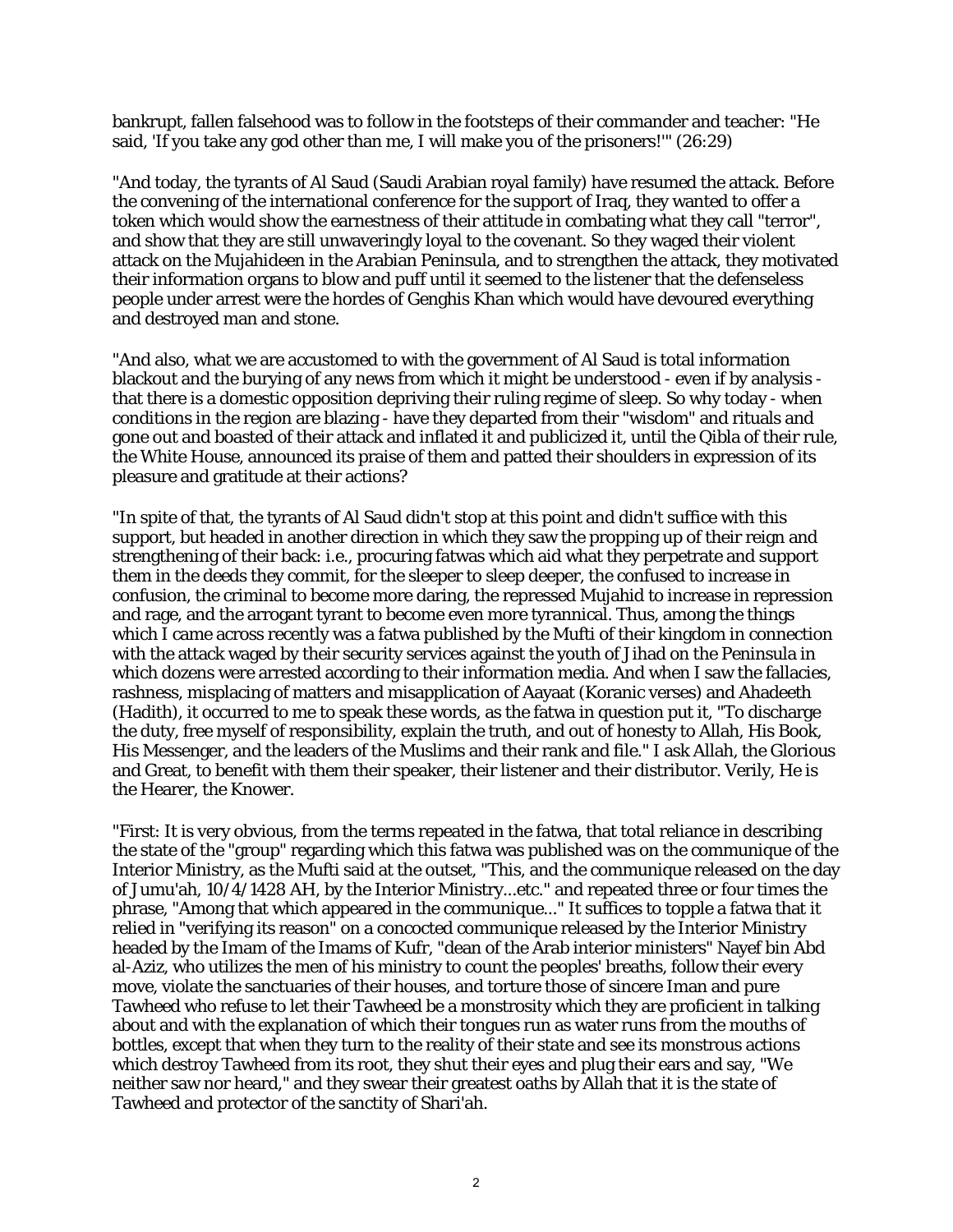"The Interior Ministry on whose fabrications the Mufti relies is the same one who stands publicly and proudly and in word and in deed and side by side in aiding the Arab states in their combating of the Muslims. The conferences of the Arab interior ministers continue to be convened time after time to enforce conventions and strengthen ties to combat what they call "terror" - which in their dictionary is nothing but Islam, even if many people refuse to understand or comprehend this: "If Allah decrees misguidance and punishment for someone, you can be of no help to him with Allah." (5:41)

"The Interior Ministry whose misguidance the Mufti uses as his source is the same one who lets loose its beasts to sink their claws into the pure bodies to tear them apart out of deep hatred and burning vengeance in the darkness of the prisons. The tongues of these believers constantly remember Allah, exalt Him, seek His aid, and complain to Him, whereas the tongues of those crude executioners scream with the insulting of the Lord, mocking of the religion, and derision of the believers, and vomit ugly, dirty and foul language. This fact has become definite and related over and over again, however much you deny it, or turn away from it. And this matter isn't new, as some think, but rather it became well-known recently, after the area of battle widened and the people were divided into two distinct parties, each of which raised the banner of that which they worship. "And among men are those who take others as rivals to Allah: they love them as they should love Allah. But those of faith are overflowing in their love for Allah. If only the unrighteous could see when they would see the punishment, that to Allah belongs all power, and that Allah is severe in punishment." (2:165)

"Shaykh Abu Layth, may Allah preserve him, describing the first moments of his detention in the prisons of the Interior Ministry of Al Saud, says, "To begin, they started torturing me instantly without questions or prefaces. When they discovered my Islamic identity, they wanted to dispel the idea of religious restraint which I might have about them, so the general who was supervising my torture, whose name was Amin Zaqzooq and was of Egyptian origin, began to talk to me and insult the religion. I realized that he wanted to provoke me, so I pretended to be indifferent. Then he followed that up by insulting God, but I pretended not to care. Then he continued by insulting the Messenger of Allah (peace be upon him). So when he found me to be indifferent, he literally told me, "Were Ibn Baz and al-Uthaimeen here - and he mentioned a number of Mashaa'ikh (scholars) - were they here, I would have \*\*\*\*ed them!" He said that just like that, using the gutter term and meaning sodomy. And after that he started torturing us." From an interview with al-Fajr Magazine.

"And if we wanted, we could write for you page after page of these stories, horrors and atrocities, not by concoction and fabrication, but with truthfulness, reliable sources and details of events. And if you insist on turning away, then you are just like those about whom Allah, the Glorious and Great, said, "And if they see all the signs, they will not believe in them; and if they see the way of right guidance, they will not adopt it as the way; and if they see the way of error, that is the way they adopt." (7:146)

"And as the whips were tearing apart the bodies of the youth of Islam in the darkness of the prisons of the Interior Ministry, and the mouths of the executioners were spewing blatant Kufr and humiliating insults, the verse of Hirabah (warring) - like today - was being recited, broadcast and printed in the information media of Al Saud's government, to be an unsheathed sword with which the necks of the devout and worshipful are struck. And from who? From people who were expected to declare the truth, restrain the wrong-doing criminals, and rescue the tortured and oppressed who can do nothing but cry, "O my Lord! Build for me, in nearness to you, a mansion in the Garden, and save me from Pharaoh and his doings, and save me from those that do wrong." (66:11)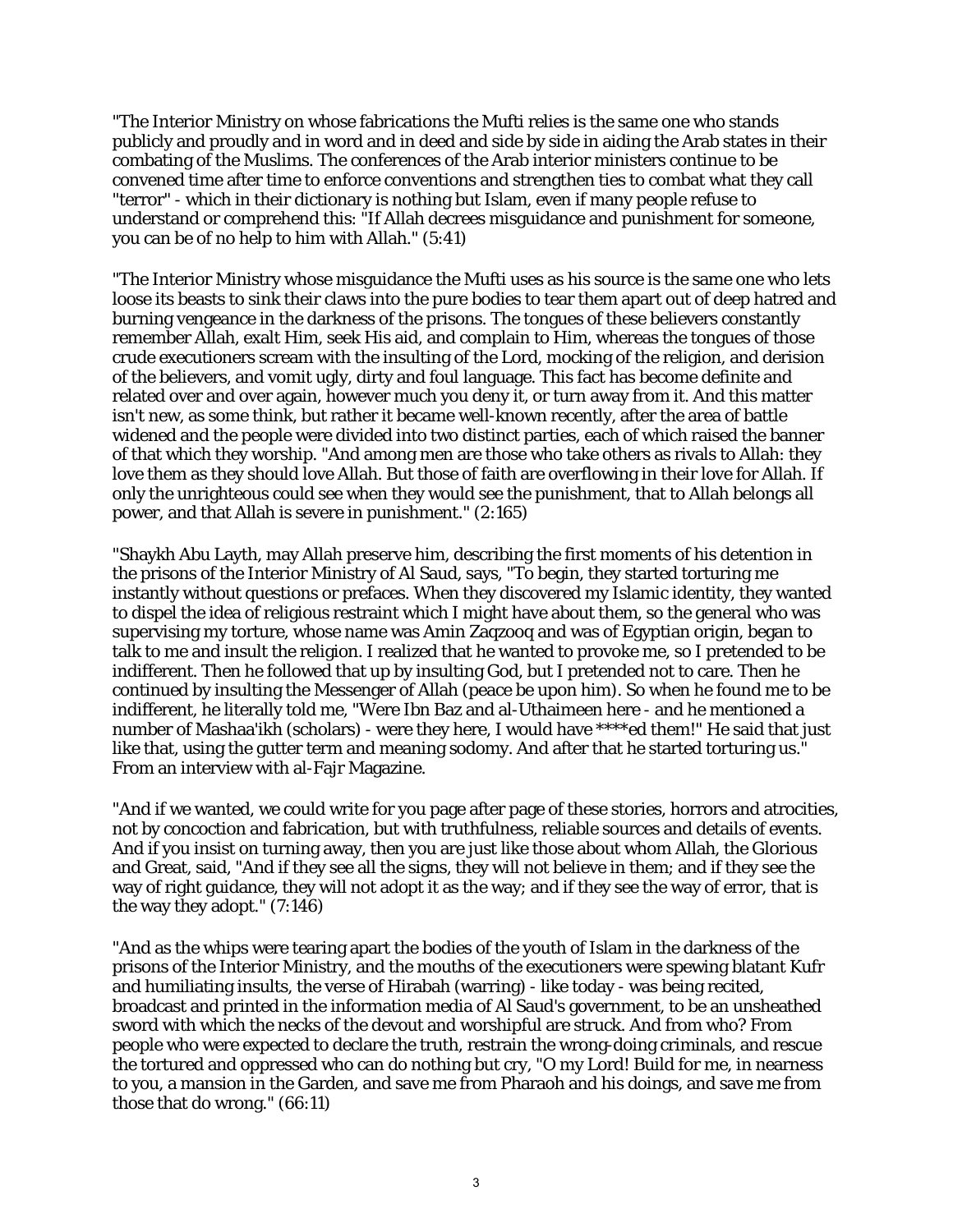"The Interior Ministry in whose lies the Mufti has confidence and whose rumors the Mufti believes is the same one who mobilized its dogs and sprang to its feet when America became enraged and agitated and its fool said, "Whoever is not with us, is against us." It took it upon itself to be the best of helpers, and its argument to you and in front of you was. "We fear lest a change of fortune bring us disaster." (5:52) And be certain: they " swore their strongest oaths by Allah that they were with you. All that they do will be in vain, and they will become losers." (5:53)

"And it performed what was asked of it and more, and so it arrested who it arrested from the scholars who speak the clear knowledge and declare the pure truth, although they were not of those who "prepared for fighting with weapons," nor did they "declare the Muslims to be infidels," nor did they "permit the spilling of their blood," nor did they "rebel against their leader," nor did they "plot to assassinate public figures," nor did they "collude with foreign parties against the country," as the fabricated charges to strike the necks always claim.

"So why then are the prisons of the Interior Ministry full of them? " And they punished them for no other reason than that they believed in Allah, the Strong, the Praiseworthy." (85:8) " And you only wreak your vengeance on us because we believed in the signs of our Lord when they reached us! Our Lord! Pour on us patience and constancy, and take our souls unto you as Muslims." (7:126)

"This Ministry has also handed over a number of Mujahideen to the Americans, and at the handover, they saw them off with insults, curses, and slander and strutted and boasted about that in front of their American masters, while the captive Muslim was sad, humiliated, worn-out and naked as he was pulled from the vehicles of the Interior Ministry to the planes of the Crossworshipers, his heart breaking with grief and sorrow because he doesn't know which prison will swallow him just as he doesn't know which prison spit him out.

"And at the same time, this Ministry has opened the doors of its bureaus of investigation wide open to the Romans for them to come and go as they please, and question whomever they want whenever and however they want. And by Allah, it has often been the case that the interrogators of the CIA and FBI were kinder and gentler towards the Mujahideen than were the harsh officers of the Interior Ministry whose sole concern is providing a piece of information to gain the pleasure of the Cross-worshipers, even if they know deep down inside that the information is falser then Musaylimah's (a man who claimed to also be a prophet during the time of Prophet Muhammad) "revelation."

"This, then, is the Interior Ministry on who details and communique the Mufti depends and makes it his evidence on which he bases his momentous rulings against young men who are cleaner and purer than rainwater.

"And one really does pause in confusion and bewilderment as the questions swirl in his puzzled mind: is it really possible that all these things - which have become undeniable even by the elderly Bedouins - are hidden from these people? These stories and reports are recurrent, and investigating and confirming them to be certain about them couldn't be easier, so why this insistence on exonerating these criminals by dredging up arguments which - by Allah - they've never even thought of and which they are incapable of even comprehending, much less relying on?! And why continue to shut the eyes to their flagrant, blatant crimes the denial of which is akin to sophistry in undeniable things? O Allah, show us the truth as truth and grant us following of it, and show us falsehood as falsehood and grant us avoidance of it.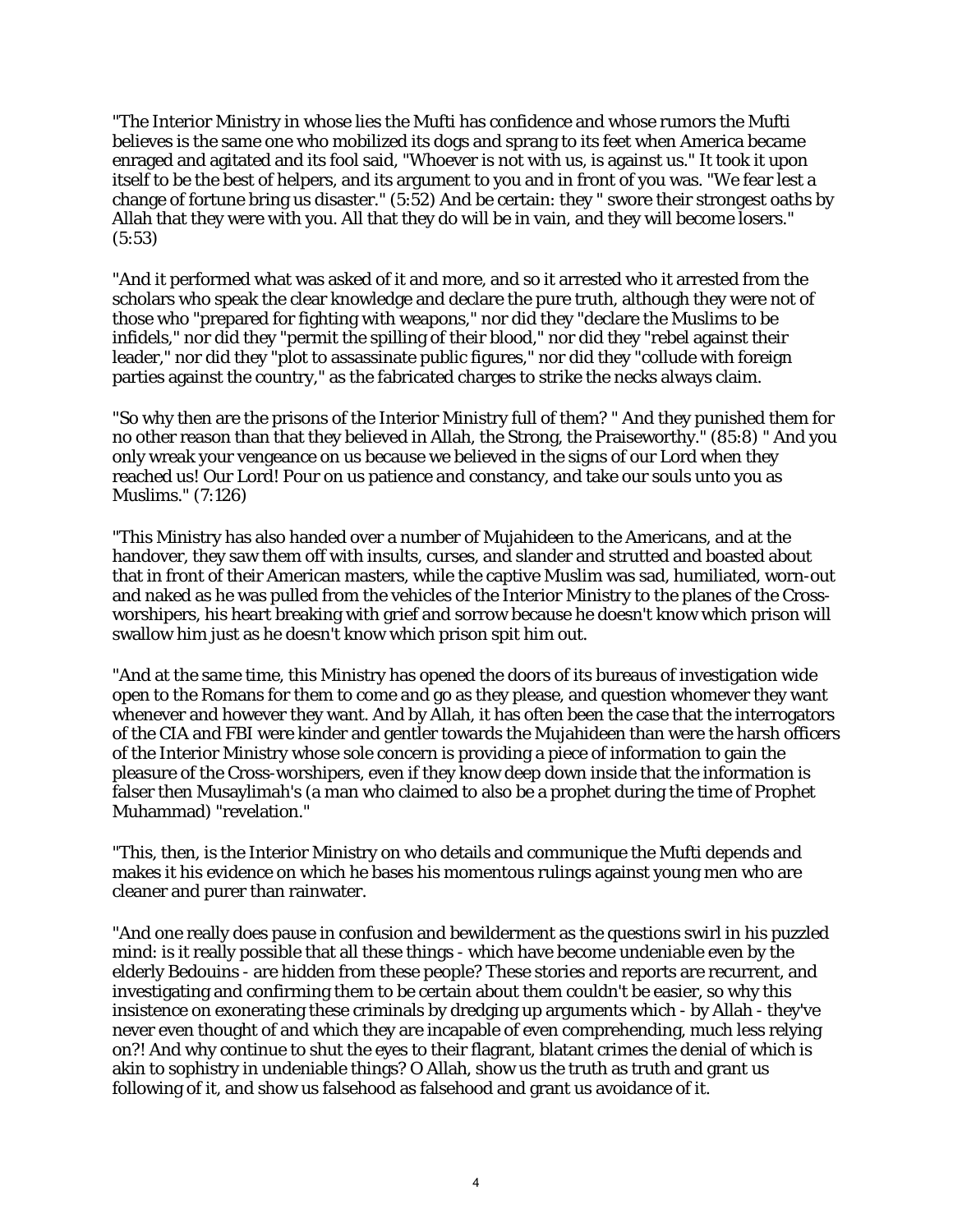"Second: the Mufti opened his fatwa with what the Imam Muhammad bin Abd al-Wahhab (may Allah have mercy on him) mentioned concerning the issues of the Jahiliyyah (pre-Islamic state of ignorance), and that from their attributes is their disunity in religion. This is a word of truth in the wrong place, and unreliable, exaggerated alarmism about the event in question which only scares those who hang on to the fringes and haven't grabbed the firm handhold nor reached the core of the truth. Otherwise, I think that many of those who have been swallowed by the prisons of the Interior Ministry have memorized by heart the books of the Imam and have understood the knowledge, rules and doctrines contained in them, and have moved according to them, aided them and called to their contents, and have been harmed for applying them.

"Thus, when the tyrants of Al Saud realized the extent of these books' influence and that they and their religion are incompatible and that every time they distorted and falsified, they were exposed by them in the worst way, they began to distort the (educational) curricula based on them and subject them in a way that runs with their whims and agrees with the demands of their masters. And they muzzled the mouths of the callers who reveal the truth through these living books, books to which the successive governments of Al Saud had long pretended to be related and which - by their claims of concerning themselves with them and printing them - they had deceived the people. But they didn't realize that they were in fact like those about whom Allah said: "They destroy their dwellings by their own hands and the hands of the believers. So consider, oh you with eyes!" (59:2)

"So finally, they found themselves at a crossroads with these books: they couldn't twist them to keep them in line with their desires, nor could they follow them, even if only by word. So they chose to be hostile to them and throw them behind their backs. And such is the truth whose people honestly, sincerely and impartially record: falsehood cannot make use of it in aiding its falsehood, and if it tries, it will be exposed sooner or later: "And no question do they bring to you but we reveal to you the truth and the best explanation." (25:33)

"So the proper direction for talk to turn to is: is what these young men do from the disunity in religion that Imam Muhammad bin Abd al-Wahhab had in mind, or is it a baseless allegation and reckless throwing about of words without study or reflection?

"And what is the religion which these people refuse to let it bring them together with the tyrants of Al Saud and take them under its umbrella and dome? Is it the religion of Islam or the religion of the United Nations? Is it the religion of obedience to the Shari'ah or the religion of ruling according to the Security Council? Is it the religion of purely faith-based brotherhood or the religion of the international community, international family and international legitimacy? Is it the religion of unity of creed or the religion of the League of Arab Countries? Is it the religion of loyalty to Islam or the religion of the Gulf Cooperation states? Is it the religion of disowning the infidels and declaring hostility to them, or is it the religion of brotherliness and affection towards every atheistic arrogant tyrant? Is it the religion of aiding the weak and oppressed and expelling the occupiers, or the religion of surrender initiatives and supporting the infidels against the people of Islam? Is it the religion of combating polytheism and polytheists, or the religion of protecting the criminal Rejectionists and defending them as they insult the Companions of the Chief of the Messengers?

"We place these questions in front of the Mufti, and we demand of him frank and daring answers full of proof and detail, and afterwards let him tell us - with the courage of the man of knowledge - if these are of "those who split up their religion, and become sects, each party rejoicing in that which it has." (30:32) And let him bring for his answers whatever he wants from what was recorded by the Imam Muhammad bin Abd al-Wahhab and the Imams of the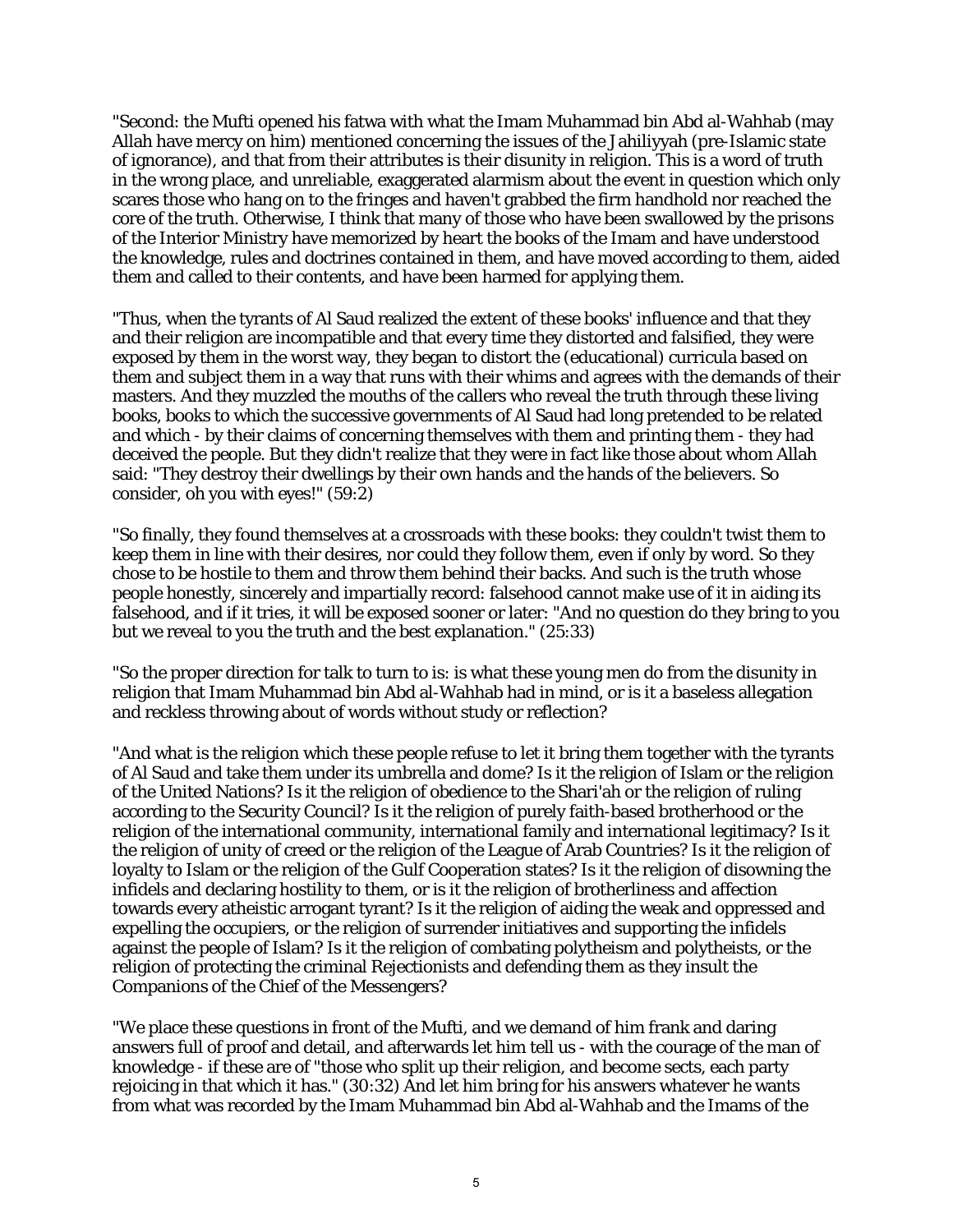(Najdi) Da'wa (may Allah have mercy on them), whose books continue to speak the truth and launch it to disperse the meteorites of falsehood, and from whose books the tyrants of Al Saud would prefer that not even one page remain to make them lose sleep: "When our clear signs are recited to them, you will notice a denial on the faces of the unbelievers! They nearly attack with violence those who recite our signs to them. Say, 'Shall I tell you of something worse than that: the Fire which Allah has promised to the unbelievers! And terrible is that destination!" (22:72)

"Imam Muhammad bin Abd al-Wahhab said about the issues of Jahiliyyat that among them is killing those people who command to just dealings, and he was right - may Allah have mercy on him - for Allah, the Glorious, the Great, said, "As to those who deny the signs of Allah, and in defiance of right, slay the Prophets, and slay those who teach just dealing with mankind, announce to them a grievous chastisement." (3:21) And isn't that exactly what the tyrants of Al Saud do? How numerous (are) the callers to just dealing who have been killed, the Imams of guidance who have been tortured, and the Mujahideen who have been displaced, and not even the pure, chaste women have been safe from them, in Pharoanic vileness and villainy, for all to be strung on the thread of "I only show you what I see, and I only guide you to the right path!" (40:29)

"And their proof with which they legitimize the taking of their blood and honor is: "These are a small band, they have enraged us, and we are all forewarned." (26:54-56)

"And among the issues of Jahiliyyat which the Imam - may Allah have mercy on him - listed: their affection for infidelity and infidels. And the state of the tyrants of Al Saud in this regard is clearer than the midday sun, and "nothing is right in the minds when the daytime requires proof." Their crime hasn't stopped at the affection of the heart of which they will be exonerated with heavy oaths and the proffering of minute arguments which they never even thought of. No. their loyalty and aid to all types of infidels and their backing of them against the Muslims is something they boast about in their conferences, meetings and press, and due to its abundance, it has become accepted by the souls of many, and they no longer notice it, much less appreciate its shame and ugliness.

"Shaykh Muhammad bin Abd al-Wahhab (may Allah have mercy on him) said in regard to the nullifiers of Islam, "The eighth: supporting the infidels and helping them against the Muslims. The proof is Allah's statement: 'And he amongst you that turns to them (for friendship) is of them. Verily Allah guides not a people unjust.' (5:51)" And Shaykh Hamd bin 'Atiq (may Allah have mercy on him) said, "As for hostility to the infidels and polytheists, know that Allah (the Glorified and Exalted) has made that obligatory and emphasized its obligatory nature, and made loyalty to them illegal and was strict in that, to the extent that there is not in the Book of Allah a ruling whose proofs are as numerous and clear as this ruling, after the obligation of Tawheed and prohibition of its opposite." (Sabeel al-Najaah 31)

"So establishing Western bases in the Land of the Two Sanctuaries from which their planes take off, planes which carry tons of explosives to demolish the houses of the Muslims in Iraq and Afghanistan and which go out in the morning with their bellies full and return with them empty: is that backing of the infidels against the Muslims or not?

"And evacuating the ports and beaches at which ships drop anchor as they carry thousands of soldiers, dozens of aircraft and hundreds of missiles which pound the Muslim lands and leave them desolate, devastated and flattened: is that backing of the infidels against the Muslims or not?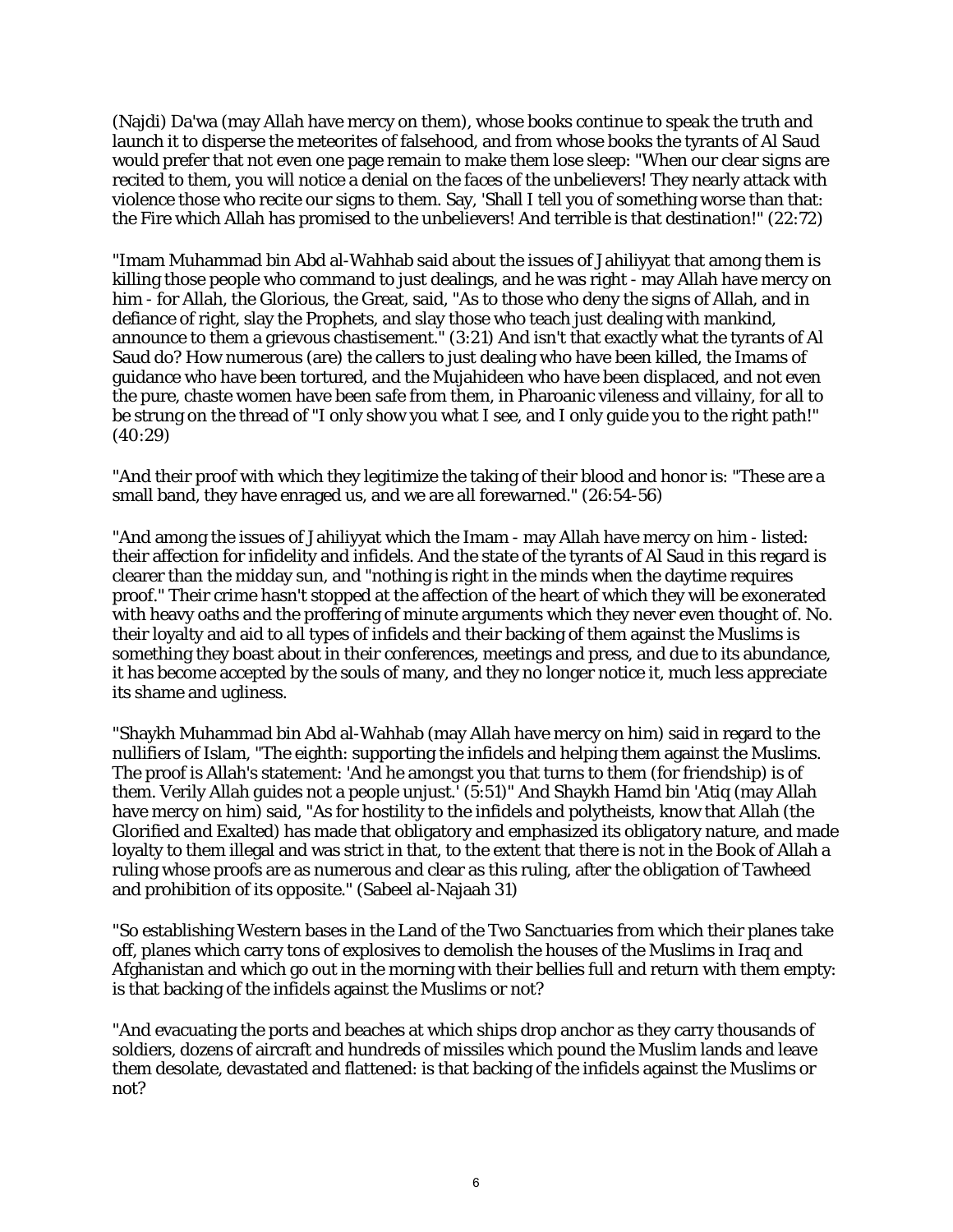"And leaving the coffers of the banks filled to the brim and wide open for the infidels of the West to scoop from it whenever they want and however much they want, for it to be provision and relief for them in their war which has ruined their economy: is that backing of the infidels against the Muslims or not?

"And the pumping of millions of barrels of petrol - whether free or for sale - to irrigate their planes, tanks, ships and cars as they kill, torture and destroy: is that backing of the infidels against the Muslims or not?

"And providing the occupation troops with the finest kinds of food and drink for them to enjoy them in front of the lost and hungry prisoner and to strengthen themselves with them in their open war against Islam and its people: is that backing of the infidels against the Muslims or not?

"So you are caught between two things from which there is no escape: either you deny that these things have been committed by the tyrants of Al Saud, and the first to call you a liar and shout in your face will be them, or you admit it - and you have no other choice - in which case you must reveal their ruling, explain the truth about them and declare your disowning of them and their infidelity. And that is what we hope for.

"Third: what we have mentioned negates the argument in support of which the Mufti related a number of proofs which obligate obedience to the rulers, forbid rebellion against them and threaten those who nullify their pledge after they have made it or die without a pledge around their necks, because one of the Ahadeeth which he brought indicts him and makes clear that all of this is out of place. It is the Hadeeth of 'Ubadah bin Samit (with whom Allah was pleased), in which he said, "We pledged to the Messenger of Allah to listen and obey in difficulty and ease and in what we like and dislike and even if we are not given our full due, and that we not challenge the rulers and that we say the truth wherever we are and not fear for Allah's sake the blame of a blamer." And in one version, "and that we not challenge the rulers unless you see blatant infidelity about which you have proof from Allah." (Agreed upon)

"The blatant infidelity committed by the government of Al Saud is one of the things that has made the Mujahideen arise and apply themselves to removing it in obedience to Allah, (the Glorious and the Great), who said, "And never will Allah grant to the unbelievers a way over the believers." (4:141)

"And in obedience to the Messenger of Allah, peace be upon him, who said, "Unless you see blatant infidelity about which you have proof from Allah," and to follow the consensus - which more than one scholar has mentioned - about the obligatory nature of removing the infidel ruler and installing a Muslim ruler who is to be listened to and obeyed, and to purify the Arabian Peninsula which the Companions - with whom Allah was pleased - washed with their blood and which the tyrants of Al Saud desecrated by bringing in the armies of infidelity, fornication and corruption from every sect and religion, who established their bases in that blessed land and deployed their troops, and it became a secure refuge in which they shelter and protect themselves after committing the ugliest forms of destruction, killing and expulsion against the Muslims and their lands. The Prophet, peace be upon him, cursed the one who shelters a criminal, so what about the one who encircles the butchers in welcome, receives them with honors, shelters them in his kingdom, gives them aid, and punishes severely those who aim for them and pours torment on them, to please the criminals, gladden the murderers' hearts, and delight the butchers.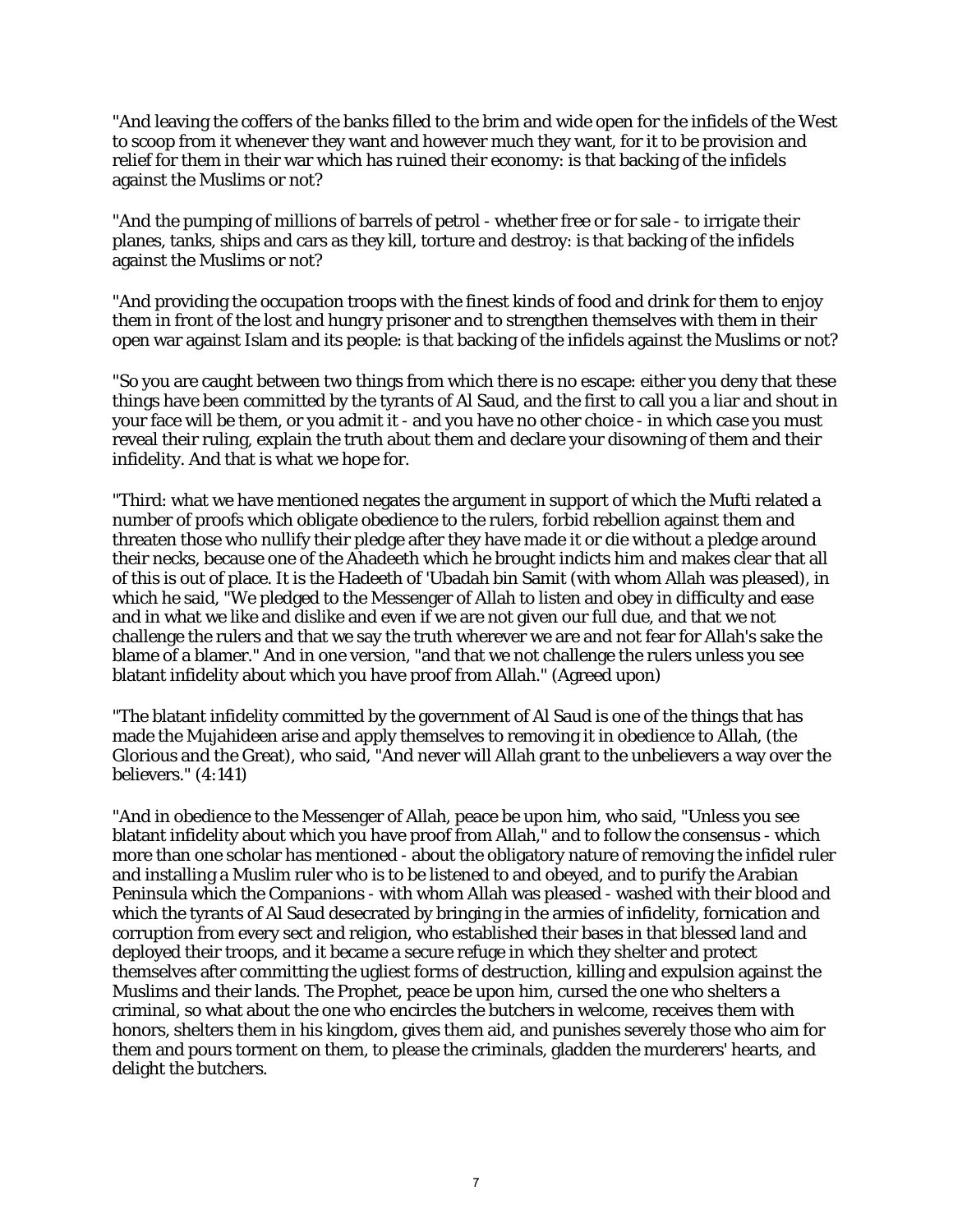"So what do you want from these jealous youth following this? Should they be emasculated in their resolve, petrified in their hearts, without concern or zeal, licking the mires of this world, belching from its delights, and competing for its rubble, as their Ummah is felled, wounded and slaughtered, shrieking beside them and imploring its Lord, and wailing and wailing and wailing while they are sitting and giggling and playing? And the Prophet, peace be upon him, said, describing the Muslims, "They are as one against the others." And he said, peace be upon him, "Expel the polytheists from the Arabian Peninsula."

"So it was not for the heroes of Islam and the jealous ones among them, as they see their neighbors and brothers in creed and religion having their homes crushed, their countries devastated, their children orphaned, the honor of their women violated, their youth and elderly humiliated, the roots of the religion pulled out of their lands, and the treasures of their countries pilfered, all at the hands of the Cross-worshipers who reside with their deadly weapons and murderous armies in their midst on the Arabian Peninsula in secure, tranquil bases surrounded by the villainous troops of the tyrants of Al Saud: it was not for them to stand like mummies, neither moving a finger, nor fighting a tyrant who supports these murderous criminals and has opened his land to them, mobilized his army to protect them, spent his wealth to strengthen them, and placed for their security his security men who sacrifice their lives for the lives of their brothers the infidels when they should be sacrificing them for the disaster-stricken Muslims in Iraq, Afghanistan and elsewhere. And Jabir - with whom Allah was pleased - related that the Messenger of Allah - peace be upon him - said, "There is no one who abandons a Muslim in a place where his honor is violated and his sanctity is infringed upon except that Allah, the Most High, abandons him in a place in which he would like His aid. And there is no one who aids a Muslim in a place where his honor is violated and his sanctity is infringed upon except that Allah aids him in a place in which he would like His aid." (Abu Dawood)

"So this miserable, humiliating situation is what called them to the readying of weapons, which the Mufti found repugnant and in that kept in line with the communique of the Interior Ministry, saying, "And among that which appeared in the communique is their readying of weapons." But what they did is nothing but a response to the divine call, "Against them make ready your strength to the utmost of your power, including steeds of war, to terrify with it the enemies of Allah and your enemies, and others besides them, whom you may not know, but whom Allah knows. Whatever you spend in the cause of Allah shall be repaid unto you, and you shall not be wronged." (8:60) And 'Uqbah bin 'Aamir (with whom Allah was pleased) said, "I heard the Messenger of Allah (peace be upon him) on the pulpit saying, "'Against them make ready your strength to the utmost of your power." Verily, strength is firing; verily, strength is firing; verily, strength is firing." (Muslim)

"And then the Interior Ministry's communique made up something which the Mufti followed it in by saying, "...And their plotting to rebel against the Muslims with those weapons..." This, by Allah, is a lie which of late has been promoted and marketed in all the states which the tyrannical executioners control. So who are these Muslims whom the Mujahideen are accused of plotting to rebel against? If they are their general public, then by Allah, the Mujahideen have only gone out in defense of them and to lift from them oppression, repression and suppression and aid the weak and oppressed moaning under the burden of the laws of infidelity which rule and enslave them. And they are encouraged in that by the statement of Allah, the Glorious and Great: "And what is the matter with you, that you do not fight in the path of Allah and of the weak and oppressed men, women, and children whose cry is, 'Our Lord! Rescue us from this village whose people are oppressors, and raise for us from You one who will protect, and raise for us from You one who will help.'" (4:75)